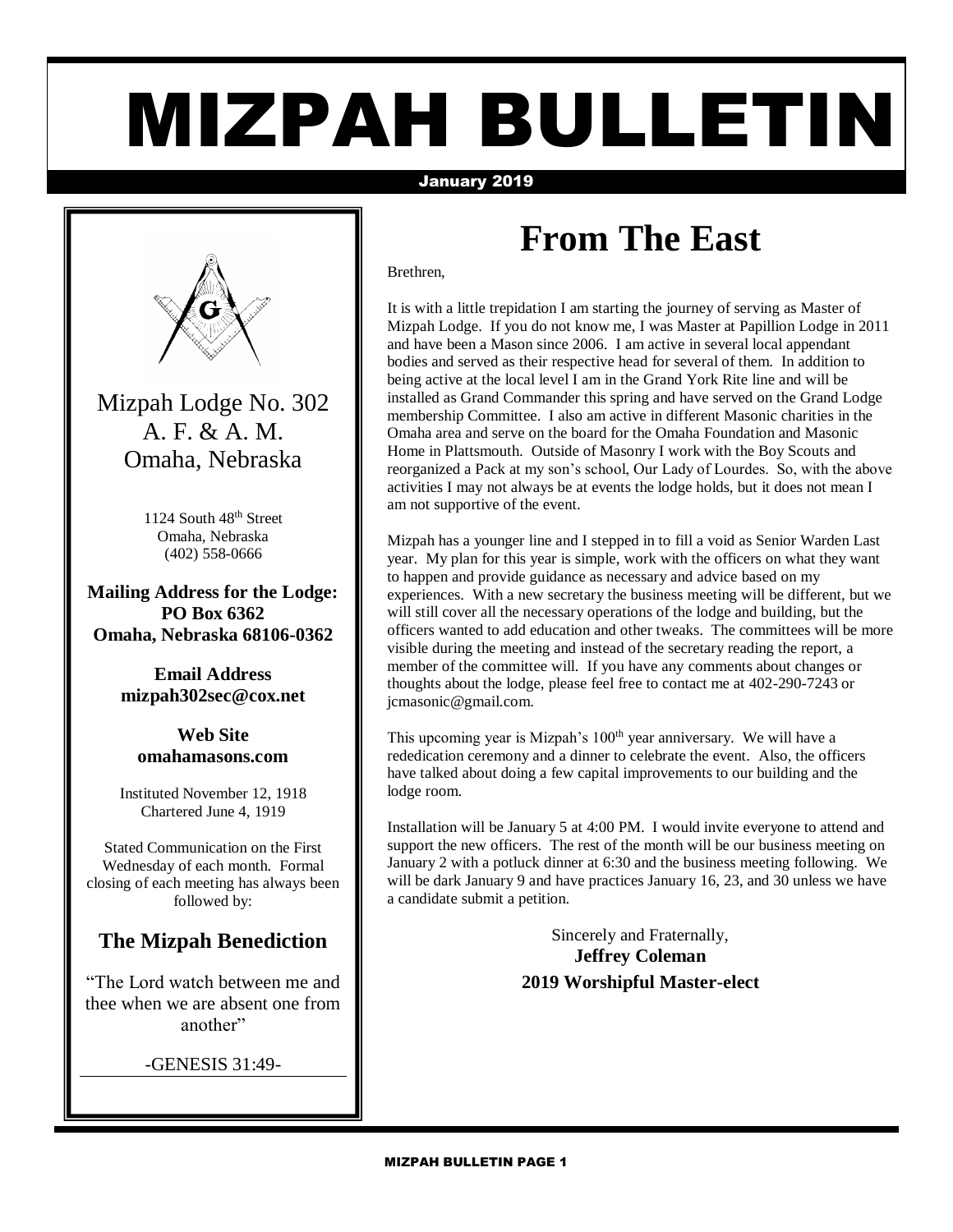### **2019 OFFICERS**

| W Jeffrey Coleman (Brenda)  Worshipful Master                                                     |  |
|---------------------------------------------------------------------------------------------------|--|
| 2327 Hanscom Blvd  Res (402)290-7243                                                              |  |
| Omaha, NE 68144-2462  Cell (402)290-7243                                                          |  |
| 1145 Park Avenue                                                                                  |  |
| Omaha, NE 68105 Cell (402)680-6678                                                                |  |
| Jeremiah D Jones (Kimberly) Junior Warden                                                         |  |
| Bellevue NE 68005-5336 Cell (402)507-7190                                                         |  |
| W Adam R Lowder (Mollie) Treasurer<br>10925 Weber StreetCell (402)850-6001<br>Omaha NE 68142-1566 |  |
|                                                                                                   |  |
| W Ben Zaayer (Stacy) Secretary                                                                    |  |
| 5604 N. 162 <sup>nd</sup> St Res (402)933-4668                                                    |  |
| Omaha, NE 68116 Cell (402)880-3028                                                                |  |
| W Michael Tomasiewicz (Annette)  Chaplain                                                         |  |
| Tekamah, NE 68061-1539                                                                            |  |
|                                                                                                   |  |
|                                                                                                   |  |
| Lincoln NE 68526 Cell (402)719-0942                                                               |  |
| James A Schmidt (Elizabeth) Junior Deacon                                                         |  |
| Omaha NE 68124-3503Cell (402)916-0262                                                             |  |
| Thomas J Brumfield III (Sarah)  Senior Steward                                                    |  |
| 1210 S 25 <sup>th</sup> Ave Work (402)880-7823                                                    |  |
|                                                                                                   |  |
|                                                                                                   |  |
| 8523 Polk St Work (402)880-7823                                                                   |  |
|                                                                                                   |  |
|                                                                                                   |  |
| 8702 S. 17 <sup>th</sup> Street Res (402)292-2801                                                 |  |
| Bellevue NE 68147-2536                                                                            |  |



#### **2019 Committees**

**Trustees** - Steve Barchus, Tyler Goodman, Pete Lowder

**Templecraft** - \*Mike Stuhr, Steve Barchus, Tyler Goodman, Pete Lowder, Mike Bosaw, Mark Miller

**Finance** - \*Adam Lowder, Matt Poast, Ryan Grazier

**Audit** - \*Mike Stuhr, Darren Malott

**Membership/Investigation** - \*Jeremiah Jones, Dalton Kock, Jim Schmidt

**Fellowship** - \*TJ Brumfield, Jeremiah Jones, Darren Malott, Jim Schmidt

**Masonic Education** - \*TJ Brumfield, Ben Zaayer, Mike Tomasiewicz, Ryan LeGrande

**Masonic Relief** - \*Jeffrey Coleman, Tom Gibbs, Jeremiah Jones

**CCOC** - \*Jeffrey Coleman, Tyler Goodman, Ben Zaayer, Ryan LeGrande, Dalton Kock

**Masonic Funeral** - All available brethren, Oration - Craig Crawford, Mark Miller, Steve Barchus

**Scholarship** - \*Patrick Smith, Tyler Goodman, Ryan Grazier

**Technical Committee** - \*James Schmidt, Dalton Kock, Mike Tomasiewicz

**Centennial Committee** - \*Jeffrey Coleman, Tom Gibbs, Jeremiah Jones, Adam Lowder, Ben Zaayer, Mike Stuhr, Dalton Kock

\* - denotes committee chair

**NORTHEAST CORNER by Ed Halpaus Grand Lodge Education Officer Grand Lodge of A. F. & A. M. of Minnesota**

"The Masonic ritual is a commentary on the Bible, and like any commentary is meaningless alone. Therefore, it is necessary for the Mason to study the Bible along with his Masonry or he cannot understand the latter." Brother C.C. Hunt

"We find all the morals, ethics, and truths for which Masonry stands in the Bible." Brother C.C. Hunt

Each man who has been initiated into Freemasonry will remember the time when he was placed in the northeast corner of the Lodge and was told he then stood as a just and upright Mason. The symbolism of this, it seems to me, is that the Master of the Lodge knew for certain that he had not had the opportunity to violate any vow, make a decision contrary to a true Mason, or to make a mistake of any kind. Because as a candidate he had followed all the orders; answered all the questions; and had been under the supervision of an officer of the Lodge continually from the first part of the degree up until that very moment. So that moment was the one and only time the Master of the Lodge would be able to say that his new Brother then stood as a "just and upright Mason", because he was not yet given the opportunity to be on his own and thus has not had the chance to make an error or to debase the dignity of his profession. The Master then admonishes him to always walk and act as a just and upright mason and each and every Mason whether at the initiation or not hopes that he will.

The new Mason soon learns that he was placed in the northeast corner of the Lodge because he is a cornerstone of the craft, and it is from there he is expected to build his moral and Masonic edifice.

In the book "Masonry Defined" our Brother Albert Mackey is quoted as saying that it was Brother William Preston who put this point about being a just and upright Mason into the ritual, which is used here in Minnesota at least.

Brother Mackey tells us that the upright posture refers to the fact that God created man to be upright. "This is the peculiar prerogative of man." Man's upright posture also reminds him "of his relationship to the celestial powers, and that he is endowed with some of the attributes of the divinity, and with a life that will endure forever, he is admonished thereby that he should live in a manner worthy of so illustrious an origin, and so glorious a destiny."

#### MIZPAH BULLETIN PAGE 2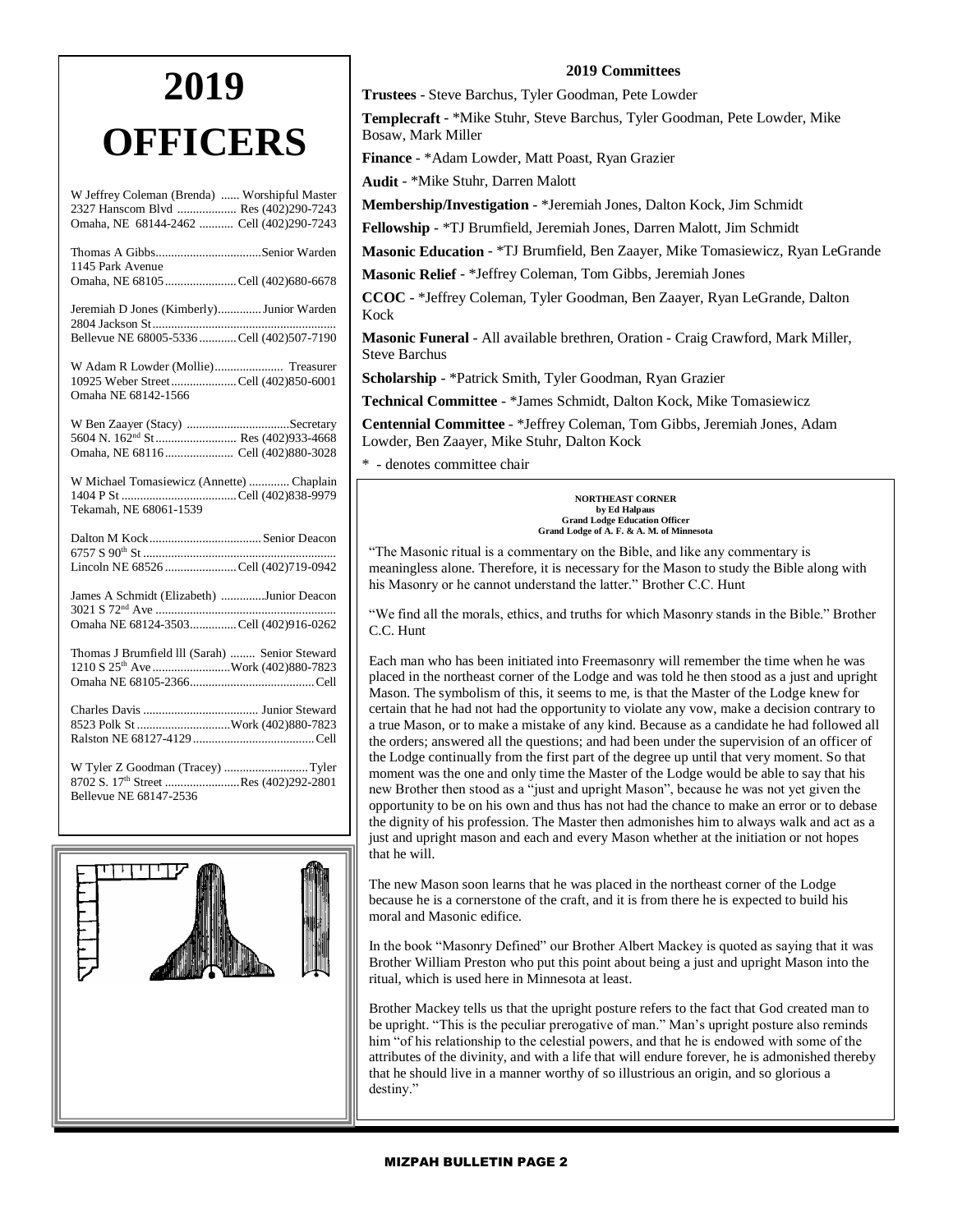## **Trestle Board**

**There will be no officer's / committee meetings before the business meeting in January.**

**Wednesday, January 2nd , 2019** Potluck Dinner 6:30 PM Business Meeting 7:00 PM

**Saturday, January 5 th , 2019** Installation of Officers 4:00 PM Reception to Follow

**Wednesday, January 9 th , 2019 Finance Meeting** - review of our investments

**Wednesday, January 16 th , 2019 Committee Chair Meeting** – all committee chairs requested to attend, other committee members / brethren welcome to attend

**Wednesday, January 23rd , 2019** General building inventory and cleaning – pizza provided

**Wednesday, January 30th, 2019 CCOC / Education / Templecraft Committee Meetings** – all committee members requested to attend.

One of the joys of man is to live and stand in an upright manner. Uprightness is symbolic of the love of righteousness which brings happiness, and that is why the "Oil of Joy" is associated with uprightness.

It is also in the first Degree that a Mason learns what an oblong square is. The form of a Lodge is an oblong square; an oblong square is constructed of two squares set together in such way that would make its length double its breadth. A traditional map of the world at the time of Moses, and up through the days of King's David and Solomon, would indicate that the world was in the shape of an oblong square. The traditional belief at that time was that civilization arose in the northeast corner of the world, and from there people spread over the then known world. To the people of this time the northeast corner was the place where the light of civilization first dawned, and because of this the northeast corner was sacred, so to place the first stone of a temple of God in the northeast corner was not only the right thing to do it was the sacred thing to do.

"There was a legend among operative Masons that King Solomon laid the corner stone at the northeast corner early in the morning, because at that time the sunlight was at the outside of that corner. When the stone was proved square, level, and plumb, true and trusty, and properly laid, he proceeded to the southeast corner where, about the middle of the forenoon, he laid the cornerstone at that point. Then at the corresponding time in the afternoon he performed the same task at the southwest corner and ended the day by laying the cornerstone at the northwest corner by the light of the setting sun. In each case the stone was laid when the sun was shining on both the outer sides of the stone." We know and understand that this is only a legend, a story, but legends, allegories and stories, fables and parables, many times have a reason for being and this is true here.

Building operations even today require good light. The ancients, who did not have the advantage of artificial lighting, had to make the best use of daylight while it lasted. To lay a corner stone properly required, along with the skill, the best light available which was available at certain times of the day when the sun would shine on both outer walls of the stone and permit accurate placing by sunlight.

The legend mentioned above is explained to us as: "The northeast corner represents dawn of light into the soul. It is the symbol of a youth emerging from the darkness of ignorance into the light of knowledge. The southeast corner represents the time when the sun becomes strong and symbolizes the youth graduating school and entering upon the active duties of life. The southwest corner denotes the beginning of the sun's decline and symbolizes that man has passed his prime and his strength is failing. The northwest corner represents the setting sun and symbolizes the setting of man's mortal life."

"Each of the cornerstones traditionally laid by King Solomon represents a turning point in the life of a man: 1. his emergence from darkness to light; 2. his passing from youth to maturity; 3. from maturity to failing faculties; 4. and finally from this earthly life to his heavenly home."

In the legend of the third degree there are some Fellow Craft Masons who desire some information so that they may travel into foreign countries and be able to receive the wages of a Master Mason. As Brother Mackey says many Masons have heard in the third degree about traveling into foreign countries without dreaming for a moment of the hidden meaning or thinking only that it referred to the actual travels of Masons, after the completion of the Temple, into the surrounding countries in search of employment as Master Masons. "But the true symbolic meaning of the foreign country into which the Master Mason travels in search of wages is far different." "The symbolism of this life terminates with the Master's degree. The completion of that degree is the lesson of death and the resurrection to a future life, where the true word, or Divine truth, not given in this, is to be received as the reward of a life worthily spent in its search. Heaven, the future life, the higher state of existence after death, is the foreign country in which the Master Mason is to enter, and there he is to receive his wages in the reception of that truth which can be imparted only in that better land."

"The English Bible [is] a book which, if everything else in our language should perish, would alone suffice to show the whole extent of its beauty and power." Macaulay

From the Great light of Masonry = "You love what is right and hate what is wrong. Therefore God, your God, has anointed you pouring out the oil of joy on you more than on anyone else." Psalm 45:7 NLT